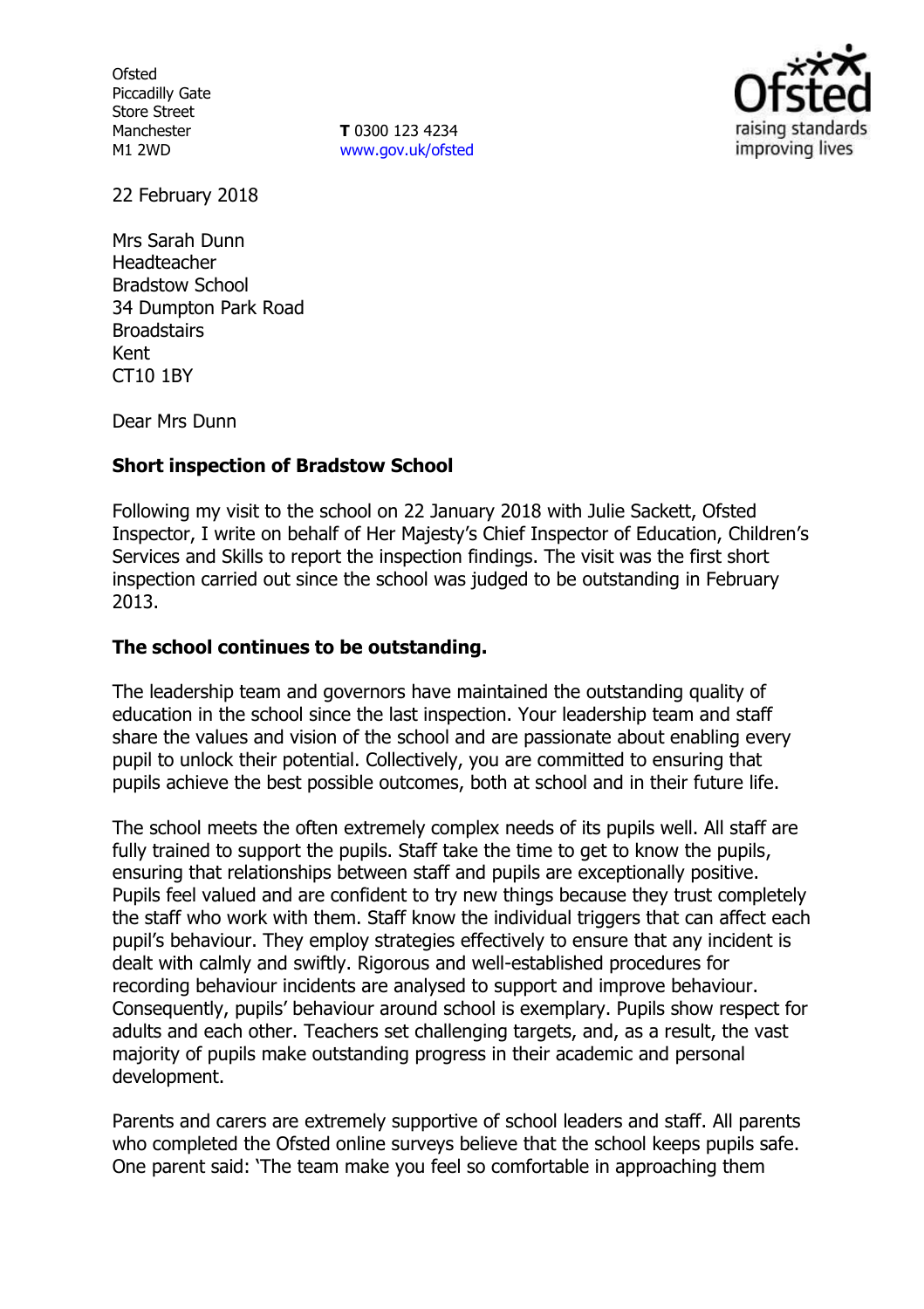

about any concerns. The dedication and commitment displayed by all staff is outstanding.'

The curriculum is broad, balanced and personalised to meet pupils' needs. The school has large grounds and extensive facilities which are used to support pupils' individual needs. For example, some pupils make rapid progress when they are taught activities in the swimming pool. The school's interactive cycle track simulates a 'real' road system and enables pupils to learn about road safety in a secure environment. Through links with local schools, pupils enjoy activity days together with pupils from other schools on themes such as the Romans. Pupils from Bradstow and other local schools have benefited from learning together and these events enable the Bradstow pupils to be at the centre of local community events.

The governing body is very effective and highly supportive of the school. Governors have a wide range of skills which enable them to provide an effective balance of support and challenge to leaders. The governors are very clear about the schools' strengths and next steps for development. You have created a culture in which all members of staff are reflective and keen to develop professionally. You and other leaders have provided extensive outreach support and training to share your excellent practice.

At the time of the last inspection, inspectors highlighted the many strengths of the school. Inspectors recommended that all staff analyse the information on pupils' progress by comparing it more closely to national progress data. Since the last inspection the school has developed a robust tracking system. This accurately captures the attainment, academic progress, therapeutic progress, independence, behaviour and social interaction of the pupils. This comprehensive set of information enables governors and leaders to analyse progress carefully, instigate interventions and help teachers to plan effectively. With so much information, it can be difficult to identify key messages about pupils quickly. Leaders are at an early stage of developing a pupil data sheet that they hope will be easy to understand for staff, parents and other professionals.

# **Safeguarding is effective.**

There is a strong safeguarding culture in the school. School leaders and governors have ensured that all safeguarding arrangements are fit for purpose. The single central record of recruitment checks on staff meets statutory requirements. Recordkeeping is thorough, and any concerns are dealt with quickly and effectively. The school has a comprehensive staff-training programme for new staff, ensuring that everyone has a clear understanding of their responsibilities towards keeping children safe. Pupils are taught how to keep themselves safe in school. This was clearly demonstrated by the calm orderly manner in which the pupils responded to a fire drill during the inspection.

The school has, however, rightly identified that online safety will always be an area the pupils will need support and guidance with. The school provides rigorous training for staff, and holds workshops for parents, to ensure that everyone is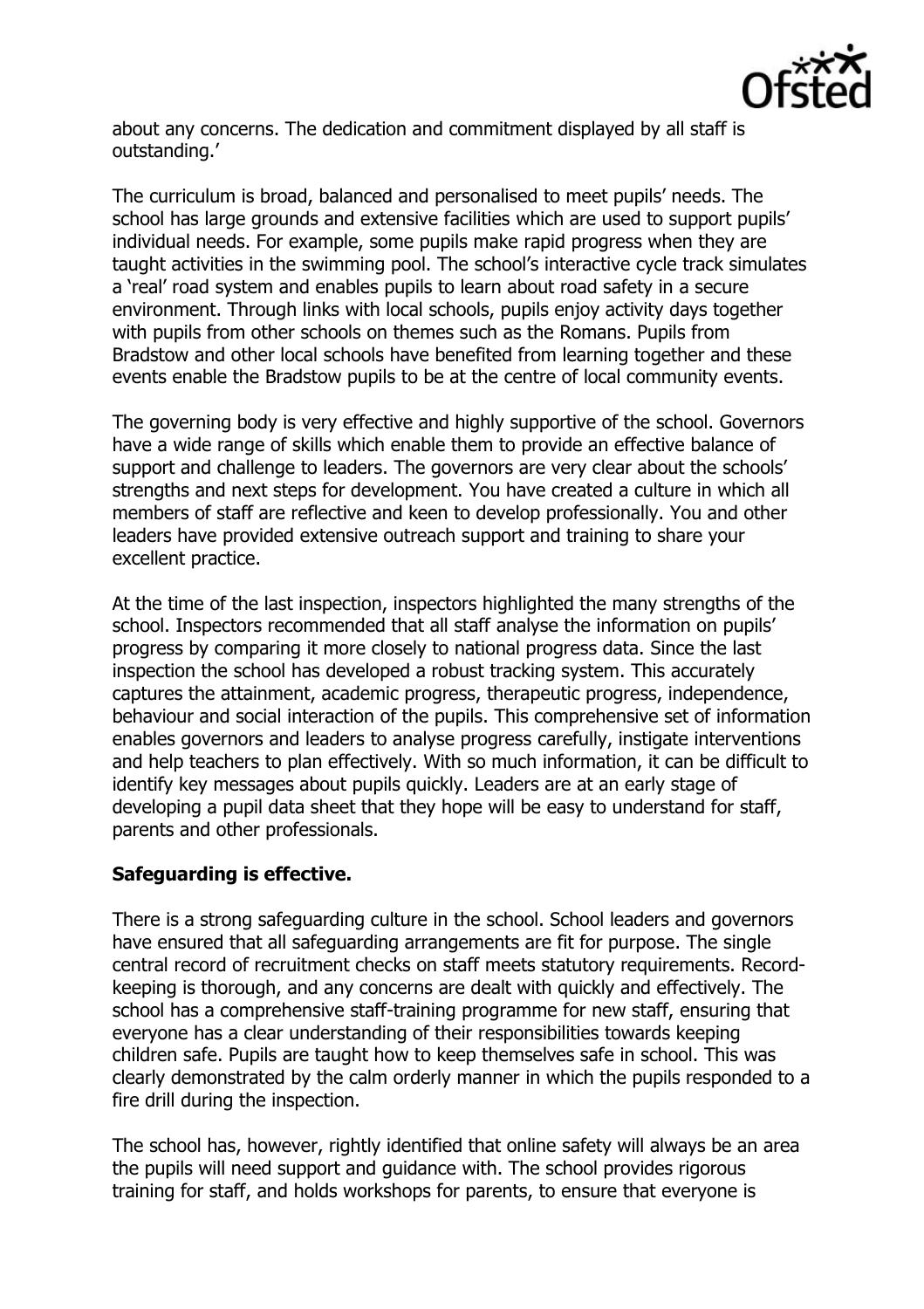

aware of the dangers, and can teach the pupils to keep themselves safe online. Systems to monitor internet use in school are excellent.

## **Inspection findings**

- We agreed at the start of the inspection to find out how well leaders ensure that pupils, including the disadvantaged and children looked after, make outstanding progress academically from their starting points. This was because there is no published data for schools catering for pupils with similar kinds of need to this one.
- We found that the vast majority of pupils made outstanding progress from their starting points. Before pupils join the school, leaders carry out comprehensive assessments and seek advice from their parents and from professionals who have worked with the pupils. Many of the pupils and parents had negative experiences of education previously. Leaders make a concerted effort to work with parents and carers to ensure that the pupils' experiences are much more positive, and that approaches at home and school are consistent. Leaders have recognised that initial assessments may show low starting points due to pupils spending long periods of time out of education before they join the school. Consequently, the multi-disciplinary team wait until pupils are settled to establish a baseline from which future progress can be measured. Using the assessment information at this stage, rather than when the pupils first start, ensures that targets are challenging, and pupils are pushed to achieve their full potential.
- We also agreed to look at how well different therapies helped to improve pupils' achievement. Due to skilled support from the speech and language therapist and occupational therapist, the pupils made exceptional progress with their therapy programmes. High-quality staff training and close monitoring of pupils' progress enables staff to provide precise interventions which maximise the impact of the therapies. Therapy is central to the pupils' progress, and as a result of these interventions pupils are able to access the curriculum and their communication has improved dramatically.
- We also looked closely at how well the curriculum meets pupils' needs and equips them with the skills needed for successful transition to their next steps. Pupils in key stages 4 and 5 follow an accredited programme and personalised curriculum that is designed to teach them the skills they need for their future. Strong teaching in the upper school encourages pupils to learn much-needed independent life skills such as buying and preparing their own lunch. All pupils benefit from work experience which is tailored to meet individual needs and aspirations. The pupils spoke enthusiastically to the inspectors about their work experience, for example in the supermarket or working for the RSPCA.
- Transition planning is extremely effective: the school provides exceptional commitment to support the longer-term well-being and learning of pupils. Leaders work very closely with parents and providers to ensure that pupils are placed in the most appropriate provision when they leave Bradstow.
- Leaders have found in the past, despite the school's and parents' careful planning and preparation, that some transitions from Bradstow have not always been